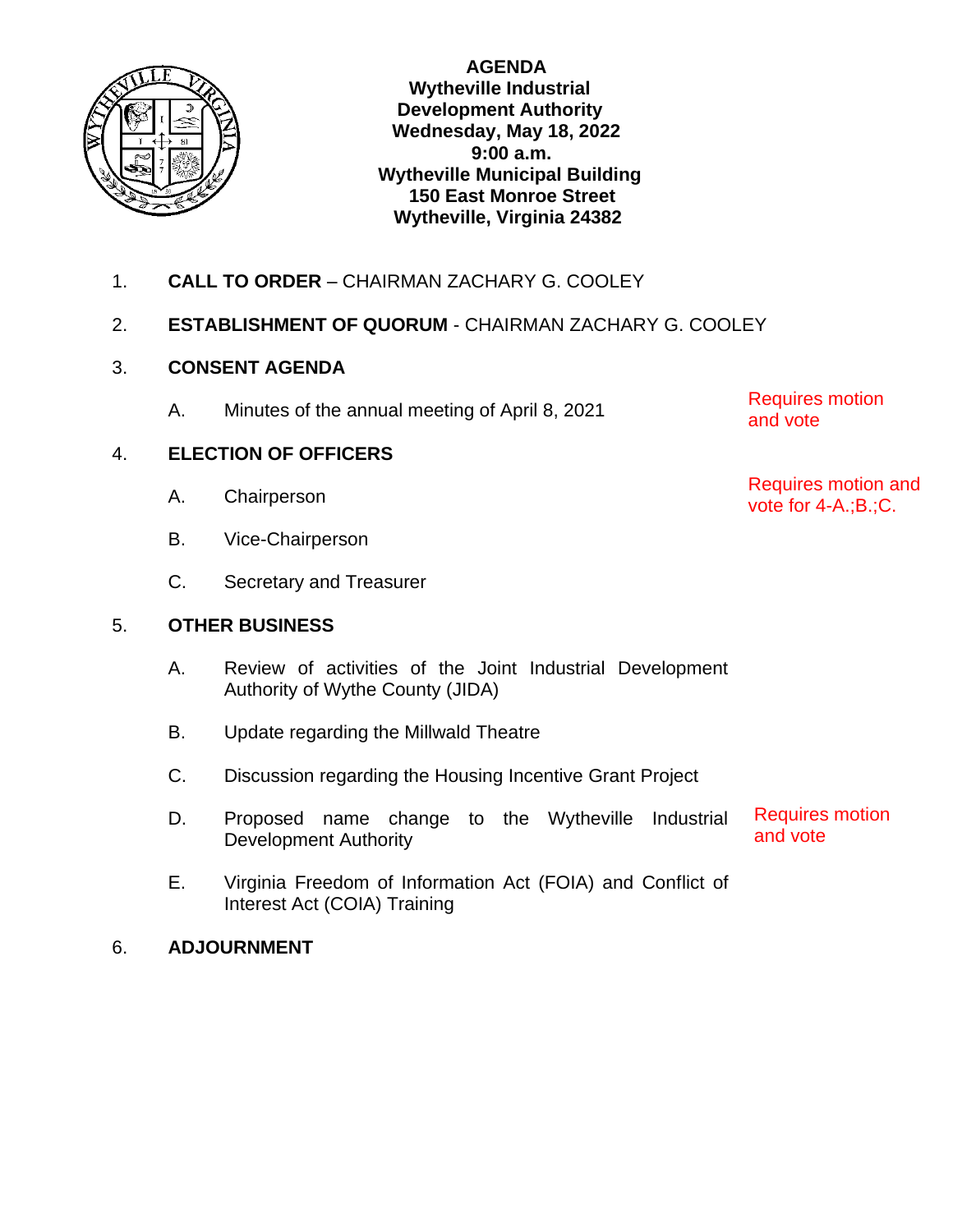#### **MINUTES OF THE MEETING OF THE WYTHEVILLE INDUSTRIAL DEVELOPMENT AUTHORITY HELD IN THE COUNCIL CHAMBERS ON THURSDAY, APRIL 8, 2021, AT 9:00 A.M.**

- Members present: Bobby Angles, Judith Burkett, Zachary Cooley, Melissa Crockett, Kathleen Laster, Linda Nye, James Willis
- Members absent: None
- Others present: Town Manager Stephen A. Moore, Assistant Town Manager T. Brian Freeman, Town Clerk Sharon G. Corvin, Town Attorney Michelle Workman Clayton, Town Treasurer Michael G. Stephens, Chief Deputy Clerk Brandi N. Jones, Millwald Theatre, Incorporated Chairman Mark J. Bloomfield, Wythe County Clerk of the Circuit Court Jeremiah Musser, Joint Industrial Development Authority of Wythe County Executive Director David Manley, Kim Turner

#### **RE: SWEARING IN OF MEMBERS**

Wythe County Clerk of the Circuit Court Jeremiah Musser attended the meeting to swear in each Wytheville Industrial Development Authority member to office.

#### **RE: CALL TO ORDER, QUORUM**

Town Manager Moore called the meeting to order and established that a quorum of Authority members was present. He advised that he would turn the meeting over to Town Attorney Clayton.

#### **RE: CONSENT AGENDA**

Town Attorney Clayton presented the consent agenda consisting of the minutes of the annual meeting of April 17, 2019. A motion was made by Mr. Willis and seconded by Ms. Nye to approve the consent agenda consisting of the minutes of the annual meeting of April 17, 2019, as presented. Town Attorney Clayton inquired if there was any discussion on the motion to approve the consent agenda, as presented. There being none, the motion was approved with the following voting in favor and there being no opposition: For: Bobby Angles, Judith Burkett, Zachary Cooley, Melissa Crockett, Kathleen Laster, Linda Nye, James Willis. Against: None.

#### **RE: ELECTION OF OFFICERS - CHAIRPERSON**

Town Attorney Clayton advised that it would now be time to elect the position of Chairperson. A motion was made by Mr. Willis and seconded by Ms. Nye to close the nominations and elect Mr. Zachary Cooley as the new Wytheville Industrial Development Authority Chairperson. Town Attorney Clayton inquired if there was any discussion on the motion. There being none, the motion was approved with the following voting in favor and there being no opposition: For: Bobby Angles, Judith Burkett, Zachary Cooley, Melissa Crockett, Kathleen Laster, Linda Nye, James Willis. Against: None.

#### **RE: ELECTION OF OFFICERS – VICE-CHAIRPERSON**

Town Attorney Clayton advised that it would now be necessary for the Authority to elect a Vice-Chairperson for 2021. A motion was made by Mr. Cooley and seconded by Mr. Willis to close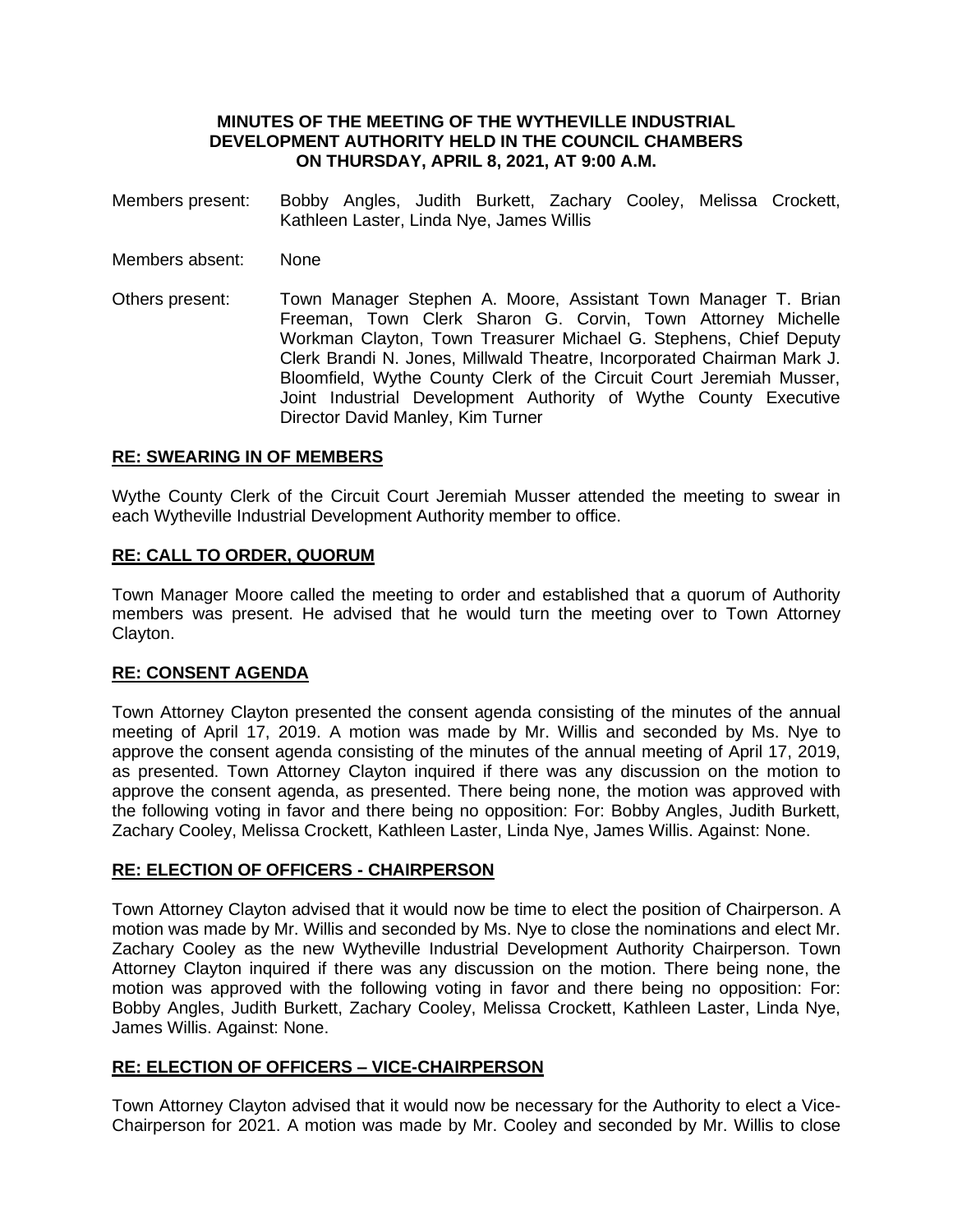the nominations and elect Mr. Bobby Angles as the 2021 Vice-Chairperson of the Wytheville Industrial Development Authority. Town Attorney Clayton inquired if there was any discussion on the motion. There being none, the motion was approved with the following voting in favor and there being no opposition: For: Bobby Angles, Judith Burkett, Zachary Cooley, Melissa Crockett, Kathleen Laster, Linda Nye, James Willis. Against: None.

## **RE: ELECTION OF OFFICERS – SECRETARY/TREASURER**

Town Attorney Clayton advised that the Authority would need to elect the Secretary and Treasurer for the upcoming year. She noted that the current Secretary is Ms. Brandi Jones, and the current Treasurer is Mr. Michael Stephens. A motion was made by Mr. Willis and seconded by Mr. Cooley to elect Chief Deputy Clerk Brandi N. Jones to serve as Secretary for the Authority. Town Attorney Clayton inquired if there was any discussion on the motion. There being none, the motion was approved with the following voting in favor and there being no opposition: For: Bobby Angles, Judith Burkett, Zachary Cooley, Melissa Crockett, Kathleen Laster, Linda Nye, James Willis. Against: None.

A motion was made by Mr. Cooley and seconded by Ms. Nye to reelect Town Treasurer Michael G. Stephens to serve as Treasurer for the Authority. Town Attorney Clayton inquired if there was any discussion on the motion. There being none, the motion was approved with the following voting in favor and there being no opposition: For: Bobby Angles, Judith Burkett, Zachary Cooley, Melissa Crockett, Kathleen Laster, Linda Nye, James Willis. Against: None.

### **RE: JOINT INDUSTRIAL DEVELOPMENT AUTHORITY OF WYTHE COUNTY REVIEW FOR 2019-2020**

The next agenda item was the review of the activities for the year 2019-2020 by Executive Director David Manley of the Joint Industrial Development Authority of Wythe County. Executive Director Manley reviewed the the numerous activities of the Authority. Chairman Cooley thanked Executive Directive Manley for the Authority's hard work in 2020. Mr. Manley thanked the WIDA for allowing him to speak.

### **RE: MILLWALD THEATRE, INCORPORATED UPDATE**

The next agenda item was an update from Chairman Mark Bloomfield of the Millwald Theatre, Incorporated. Chairman Mark J. Bloomfield discussed the proposed renovations to the Millwald Theatre with the Authority. He noted that over \$600,000 has been donated to the Theatre for renovations, however, it will need at least \$600,000 more to make it come to fruition. Chairman Bloomfield noted that an estimated completion date is between June and September of 2022. Discussion continued regarding the Millwald Theatre renovations.

## **RE: ECONOMIC DEVELOPMENT GRANT AGREEMENT**

Town Attorney Clayton advised the Chairman and Authority members that the next agenda item is a discussion regarding the Economic Development Grant Agreement dated June 20, 2019, and the Deed of Trust and Security Agreement dated July 25, 2019, regarding the Millwald Theatre. She noted that a copy of the agreement and the deed of trust is included in each Authority member's package. She continued to review them with the Authority. She noted that the Town hired tax credit consultants to perform a review of New Markets and Historic Tax Credit loans as described in the security agreement. Discussion ensued regarding the agreement. Town Attorney Clayton advised that at the conclusion of the New Market Tax Credits conference call, which will follow this discussion, a vote will need to be taken for a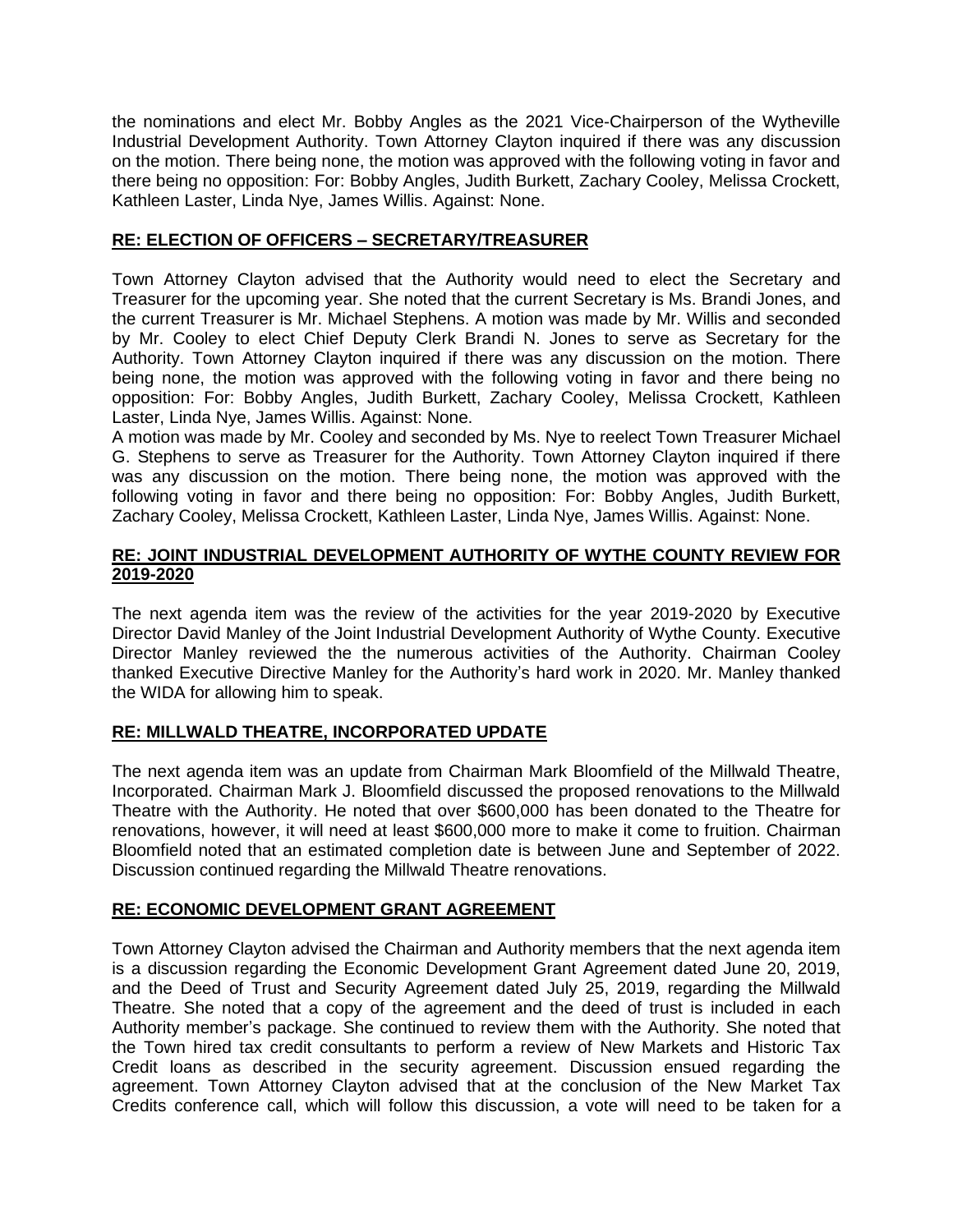Trustee for the Millwald Theatre, Incorporated, the hiring of expert tax counsel and the approval authority for the WIDA Chairman to sign the necessary documents to finalize the tax credits and loans for the renovaton of the theatre. She stated that she would be willing to serve as the Trustee, which only signs documents if necessary. Discussion ensued regarding whether the Trustee needed to be a staff position or a named individual. Town Attorney Clayton advised she prefers to have a named individual as the Trustee.

Mr. Adam Markwood of Wishneff & Associates, a tax credits consulting firm, and a representative of Spencer Fane Law Firm joined the WIDA meeting via conference call to explain the process of obtaining tax credits for the Millwald Theatre project.

## **RE: MOTIONS FOR TRUSTEE, HIRING OF COUNSEL AND SIGNING AUTHORITY**

The next agenda items were the naming of a Trustee for the Millwald Theatre, Incorporated, the approval of hiring expert legal counsel to review the Millwald tax credits and loan documents, and approval for the WIDA Chairman to sign necessary legal documents to accomplish the loans and tax credits for the Millwald Theatre project as anticipated in the Deed of Trust and Security Agreement.

A motion was made by Mr. Willis and seconded by Mr. Angles to appoint Ms. Michelle Clayton as the Trustee for the Millwald Theatre, Incorporated. Town Attorney Clayton inquired if there was any discussion on the motion. There being none, the motion was approved with the following voting in favor and there being no opposition: For: Bobby Angles, Judith Burkett, Zachary Cooley, Melissa Crockett, Kathleen Laster, Linda Nye, James Willis. Against: None.

Discussion continued regarding the hiring of McGuire Woods to represent the WIDA and the Town in regard to the tax credits and loans for the Millwald Theatre Project which would involve subordinating the WIDA's security interest in the theatre to obtain funding for the renovations. A motion was made by Mr. Willis and seconded by Ms. Crockett to allow the WIDA to hire expert tax counsel McGuire Woods' Doug Lamb to review the New Market Tax Credits for the Millwald Project representing the WIDA and the Town. Town Attorney Clayton explained that the Deed of Trust and Security Agreement refers to Millwald Theatre as being responsible for future legal expenses. She stated that McGuire Woods estimated charges for the legal review stated in the contract provided to the WIDA members were between \$5,000 and \$15,000. She inquired if there was any discussion on the motion. There being none, Mr. Willis' motion was approved with the following voting in favor and there being no opposition: For: Bobby Angles, Judith Burkett, Zachary Cooley, Melissa Crockett, Kathleen Laster, Linda Nye, James Willis. Against: None.

A motion was made by Ms. Laster and seconded by Ms. Crockett for the WIDA Chairman to be permitted to sign any legal documents needed to support the Millwald Theatre project tax credits and loans as indicated in the Deed of Trust and Security Agreement. Town Attorney Clayton inquired if there was any discussion on the motion. There being none, the motion was approved with the following voting in favor and there being no opposition: For: Bobby Angles, Judith Burkett, Zachary Cooley, Melissa Crockett, Kathleen Laster, Linda Nye, James Willis. Against: None.

### **RE: VIRGINIA FREEDOM OF INFORMATION ACT (FOIA) TRAINING**

Town Attorney Clayton conducted Virginia Freedom of Information Act (FOIA) training with the Authority.